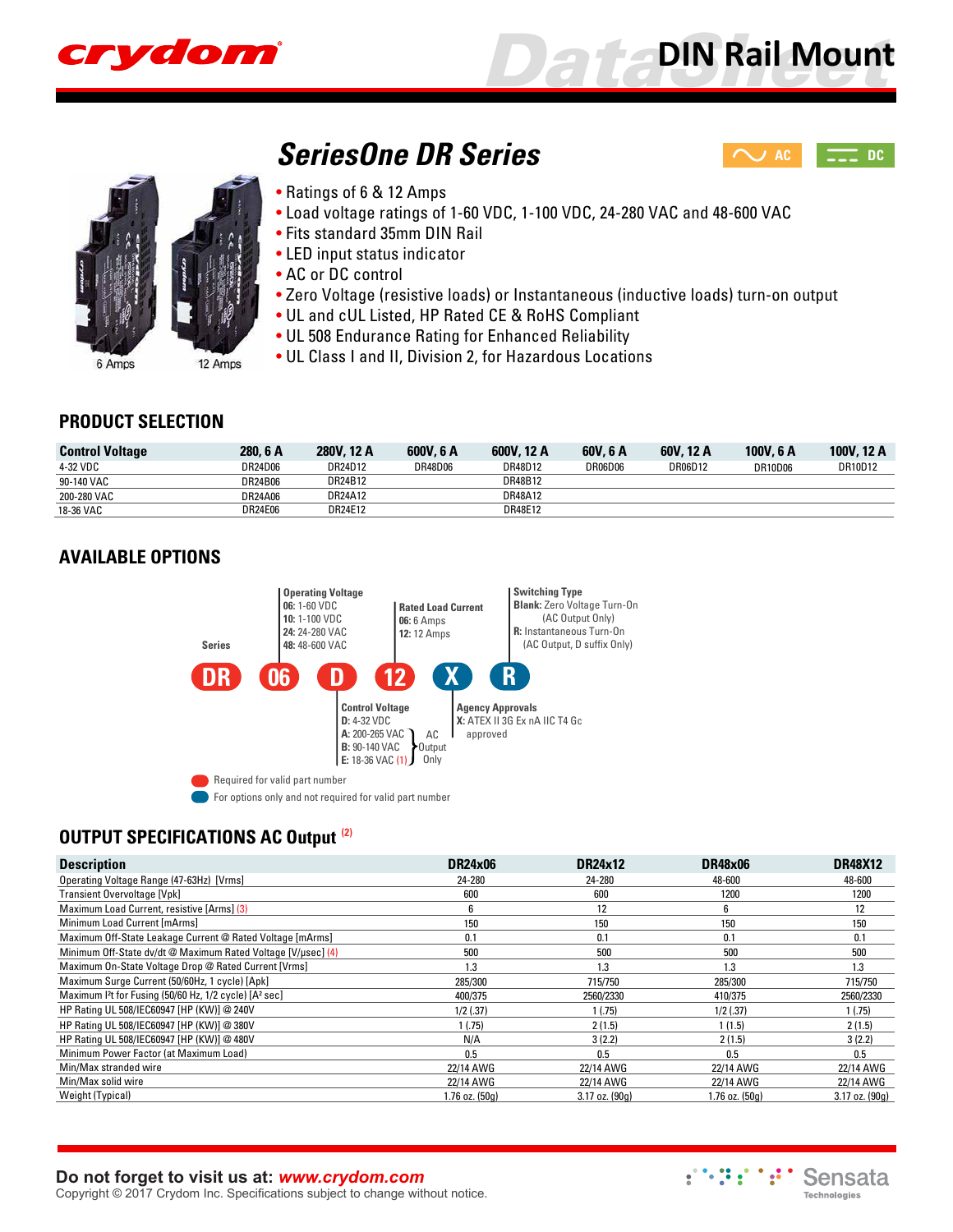

#### **OUTPUT SPECIFICATIONS DC Output (2)**

| <b>Description</b>                                     | DR06D06        | <b>DR10D06</b> | <b>DR06D12</b>  | <b>DR10D12</b> |
|--------------------------------------------------------|----------------|----------------|-----------------|----------------|
| <b>Operating Voltage [VDC]</b>                         | 1-60           | $1 - 100$      | 1-60            | $1 - 100$      |
| Maximum Load Current [Adc] (3)                         |                |                |                 |                |
| Minimum Load Current [mAdc]                            | 2.5            | 2.5            | 2.5             | 2.5            |
| Maximum Off-State Leakage Current @ Rated Voltage [mA] | 0.1            | 0.1            | 0.1             | 0.1            |
| Maximum On-State Voltage Drop @ Rated Current [Vpk]    | 0.6            | 0.6            | 0.6             | 0.6            |
| Maximum Surge Current (10ms) [Apk]                     | 60             | 60             | 100             | 100            |
| On-State resistance at rated current [Ohms]            | 0.1            | 0.1            | 0.45            | 0.45           |
| Min/Max stranded wire                                  | 22/14 AWG      | 22/14 AWG      | 22/14 AWG       | 22/14 AWG      |
| Min/Max solid wire                                     | 22/14 AWG      | 22/14 AWG      | 22/14 AWG       | 22/14 AWG      |
| Weight (typical)                                       | 1.94 oz. (55g) | 1.76 oz. (50g) | $3.17$ oz (90g) | 3.17 oz.(90g)  |

#### **INPUT SPECIFICATIONS (2)**

| <b>Description</b>                  | <b>DRxxDxx</b> | <b>DRxxBxx</b> | <b>DRxxAxx</b> | <b>DRxxExx</b> |
|-------------------------------------|----------------|----------------|----------------|----------------|
| <b>Control Voltage Range (5)</b>    | 4-32 VDC       | 90-140 Vrms    | 200-265 Vrms   | 18-36 Vrms (1) |
| Minimum Turn-On Voltage             | <b>4.0 VDC</b> | 90 Vrms        | 200 Vrms       | 18 Vrms        |
| Must Turn-Off Voltage               | 1.0 VDC        | 10 Vrms        | 40 Vrms        | 4 Vrms         |
| Minimum Input Current for [mA] (6)  |                |                | 2.5            | 3.5            |
| Maximum Input Current for [mA] (6)  |                |                | 3.3            |                |
| Maximum Turn-on Time [msec] (7) (8) | 1/2 Cycle      | 20 msec        | 20 msec        | 20 msec        |
| Maximum Turn-off Time [msec] (9)    | 1/2 Cycle      | 30 msec        | 30 msec        | 30 msec        |
| Min/Max stranded/solid wire         | 22/16 AWG      | 22/16 AWG      | 22/16 AWG      | 22/16 AWG      |

### **GENERAL SPECIFICATIONS(2)**

| <b>Description</b>                               | <b>Parameters</b>         |  |
|--------------------------------------------------|---------------------------|--|
| Dielectric Strength, Input/Output/Base (50/60Hz) | 4000 Vrms (10)            |  |
| Minimum Insulation Resistance (@ 500 VDC)        | $109$ Ohm                 |  |
| Maximum Capacitance, Input/Output                | 10pF                      |  |
| Ambient Operating Temperature Range              | -30 to 80 $^{\circ}$ C    |  |
| Ambient Storage Temperature Range                | -30 to 100 $^{\circ}$ C   |  |
| Recommended Terminal Screw Torque Range          | 4.4-7.0 in-lb (0.5-0.8Nm) |  |

#### **GENERAL NOTES**

- **(1)** E option is UL certified for AC control voltage, but it works also with 18-36 VDC input range.
- **(2)** All parameters at 25°C unless otherwise specified.
- **(3)** See Derating curves
- **(4)** Off-State dv/dt test method per EIA/NARM standard RS-443, paragraph 13.11.1
- **(5)** DC control includes reverse polarity protection.
- **(6)** Input circuitry incorporates active current limiter.
- **(7)** Turn-on time for DC control random turn-on versions is 0.1 msec.
- **(8)** Turn-on time for DC output 600µsec. **(9)** Turn-off time for DC output 300µsec.
- **(10)** 2500Vrms for DC output.

#### **Standards of Compliance**

- IEC 62314
- LC A, Resistive or Slightly Inductive Load Ratings: 12 A @40°C ambient for DR24x12, 12 A @ 40°C ambient for DR48x12
- LC A, Resistive or Slightly Inductive Load Ratings: 6 A @ 40°C ambient for DR24x06, 6 A @ 40°C ambient for DR48x06

LC B, Motor Loads Ratings: 0.75KW @ 240 VAC for DR24x06 and 2.2KW @ 480 VAC DR48x12 LC B, Motor Loads Ratings: 0.375KW @ 240 VAC for DR24x06 and 1.5KW @ 480 VAC DR48x12

**Shock and Vibration** (Applies to all part numbers) Vibration Resistence according to IEC 60068-2-6: **0.35mm and 0.75mm Amplitude over 10-55 Hz** Shock Resistance according to IEC 60068-2-27: **15g/11ms**

**EMC** (Applies to all part numbers) IEC 61000-4-2: Electrostatic Discharge- Level 3 IEC 61000-4-4: Electrically Fast Transients- Level 3 IEC 61000-4-5: Electrical Surges- Level 3

#### **ANSI / ISA 12.12.01-2013**

Nonincendive Electrical Equipment for Use in Class I and II, Division 2 and Class III, Division 1 and 2 Hazadous (classified) locations This equipment is open-type device and is meant to be installed in an enclosure suitable for the enviroment such that the equipment is only accesible with the use of a tool suitable for use in Class 1, Division 2, Group A,B,C and Hazardous locations, or Nonhazardous locations only

WARNING-Explosion Hazard- Do not disconnect equipment while the circuit is live or unless the area is known to be free of ignitable concentrations WARNING-Explosion Hazard- Substitution of any component may impair suitability for Class I, Division 2

### **Do not forget to visit us at:** *[www.crydom.com](http://www.crydom.com/)*

Copyright © 2017 Crydom Inc. Specifications subject to change without notice.

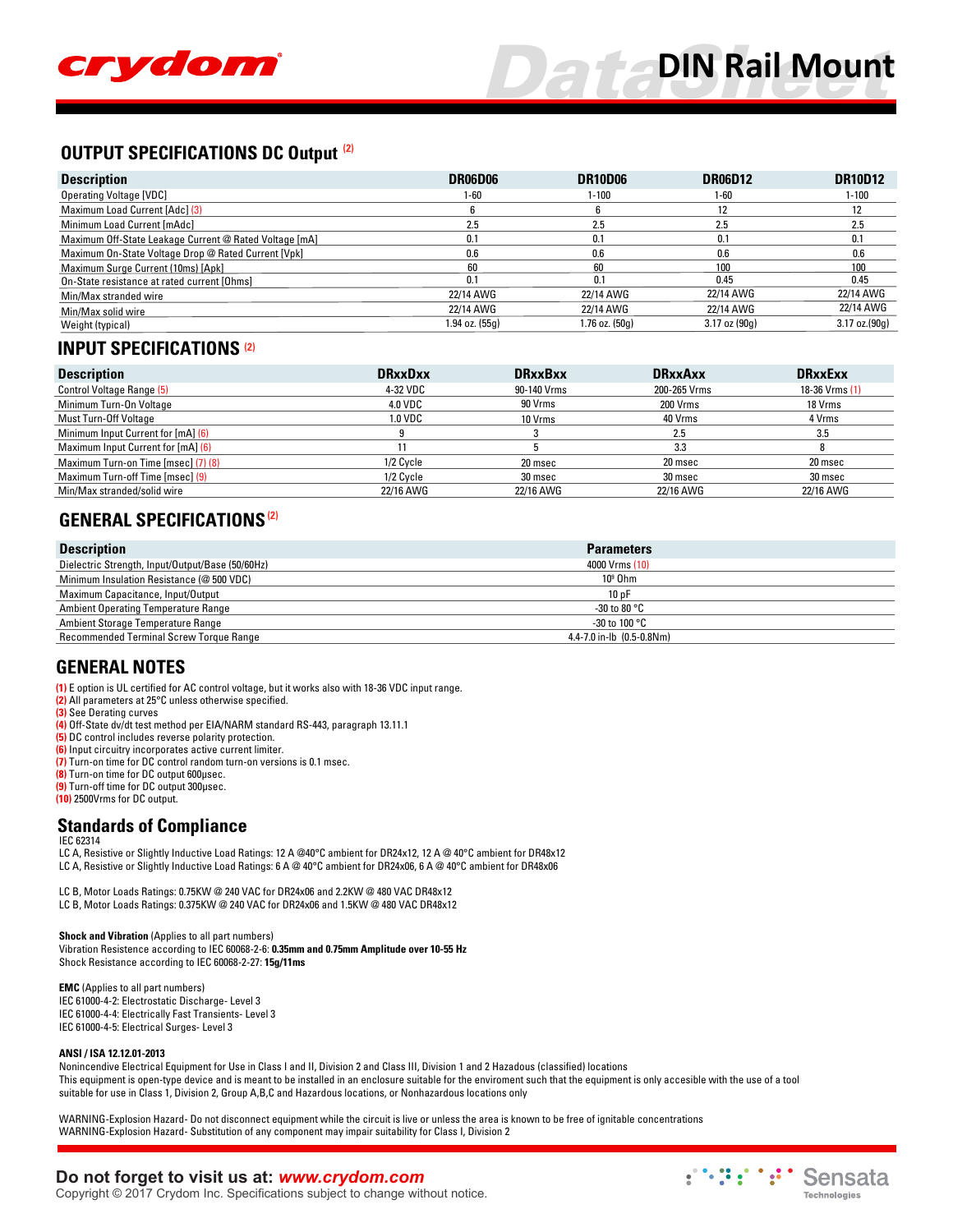

## **MECHANICAL SPECIFICATIONS (2)**



# **EQUIVALENT CIRCUIT BLOCK DIAGRAMS/WIRING DIAGRAMS**



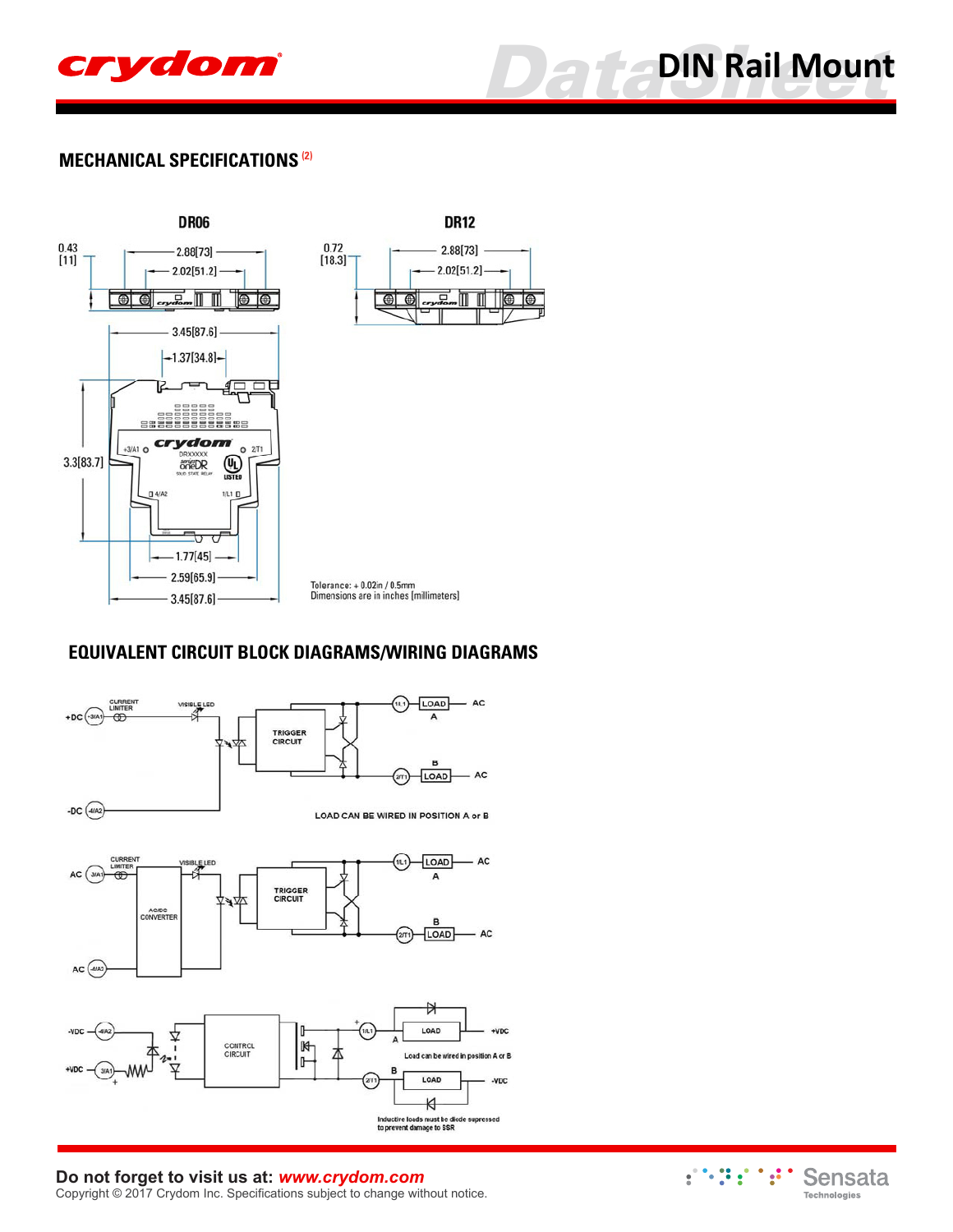



# **THERMAL DERATE INFORMATION**



Installed single unit, distance to adjacent components ≥ 11 mm for DRxxx06 & ≥ 18mm for DRxxx12

Multiple units, no minimum spacing between components

#### **AGENCY APPROVALS**



Rev 052516

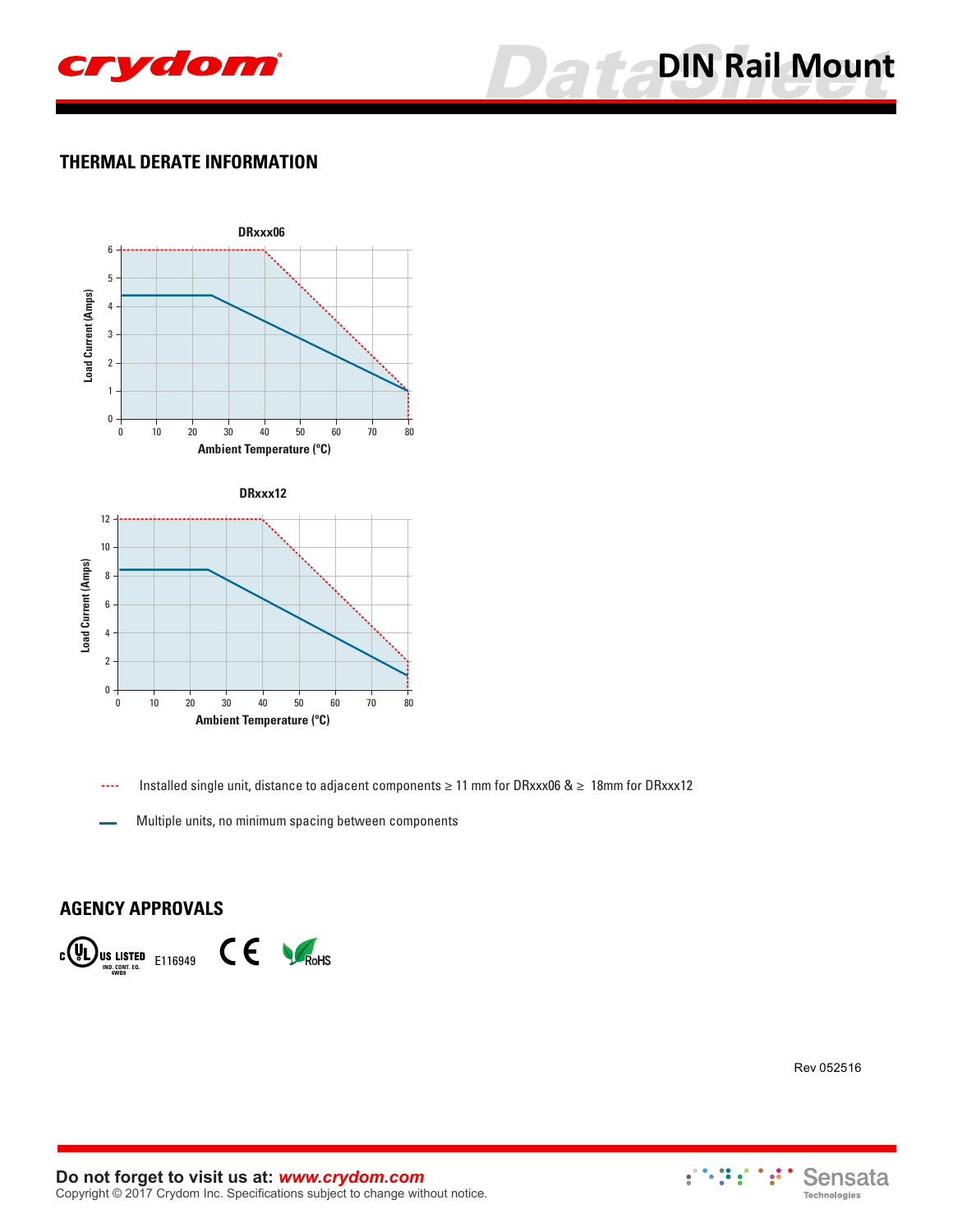

#### **ACCESORIES**

# **ID Marker Strips CNLB, CNLN, CNL2**



# **Blank Strips**

Part no.: CNLB A package of 10 plastic strips comprising 10 individual unprinted markers which can be placed on sockets' terminal block for easy identification during the use of multiple units.

# **Numbered 1 to 10 Strips**

Part no.: CNLN

A package of 10 plastic strips comprising 10 markers printed individually from 1 to 10 which can be placed on sockets' terminal block for easy identification during the use of multiple units.

# **Numbered 11 to 20 Strips**

Part no.: CNL2

A package of 10 plastic strips comprising 10 markers printed individually from 11 to 20 which can be placed on sockets' terminal block for easy identification during the use of multiple units.

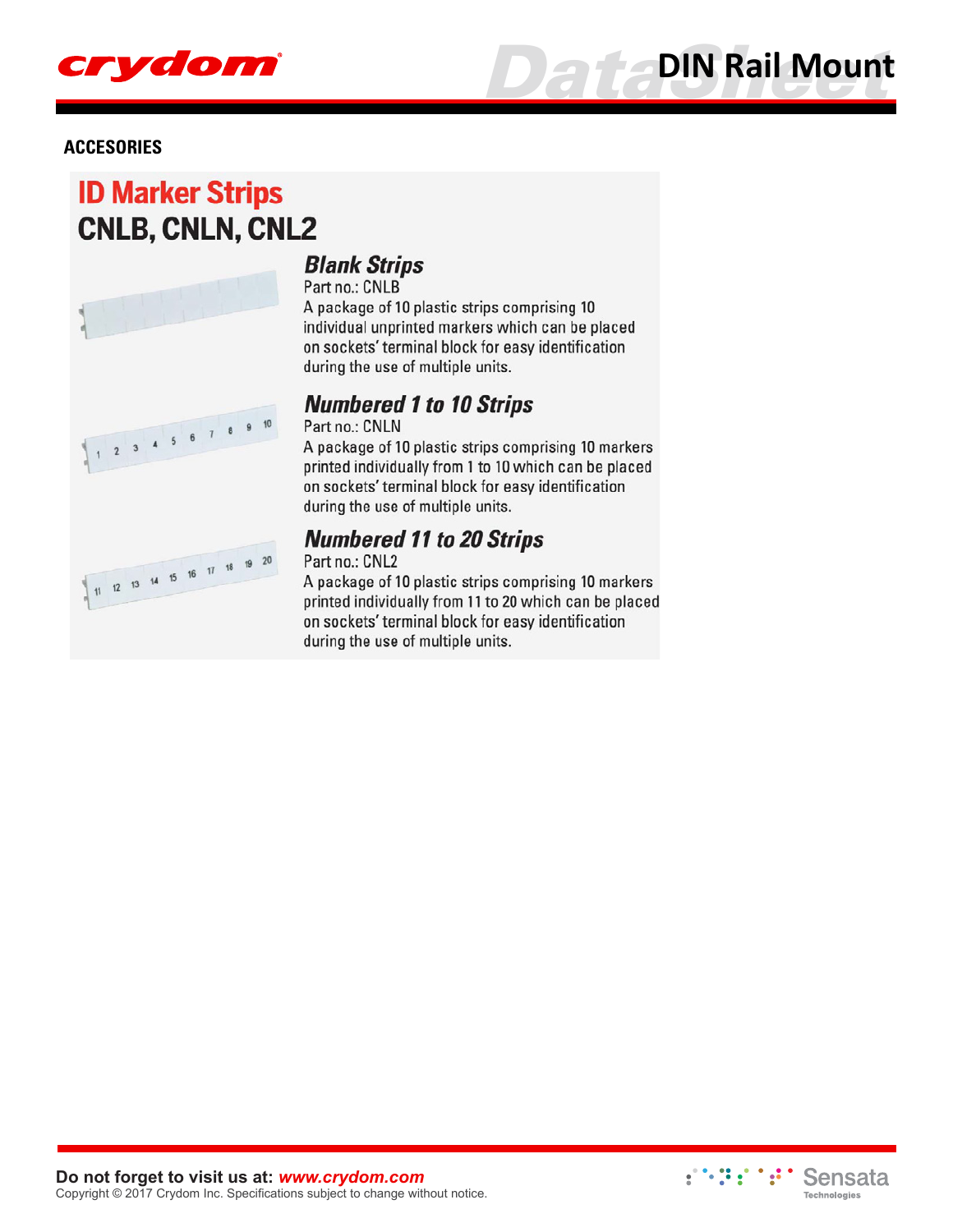

|                                                                                                                                                                                                                                                                                                                                                                           |                                                                                                                                                                                                                                                                                                                                                                                                                           | DANGER / PELIGRO / DANGER /GEFAHR / PERICOLO / 危险                                                                                                                                                                                                                                                                                                                                                                               |                                                                                                                                                                                                                                                                                                                                                                                                                                                                                |                                                                                                                                                                                                                                                                                                                                                                                                                         |                                                                                                                                                                                                                      |  |
|---------------------------------------------------------------------------------------------------------------------------------------------------------------------------------------------------------------------------------------------------------------------------------------------------------------------------------------------------------------------------|---------------------------------------------------------------------------------------------------------------------------------------------------------------------------------------------------------------------------------------------------------------------------------------------------------------------------------------------------------------------------------------------------------------------------|---------------------------------------------------------------------------------------------------------------------------------------------------------------------------------------------------------------------------------------------------------------------------------------------------------------------------------------------------------------------------------------------------------------------------------|--------------------------------------------------------------------------------------------------------------------------------------------------------------------------------------------------------------------------------------------------------------------------------------------------------------------------------------------------------------------------------------------------------------------------------------------------------------------------------|-------------------------------------------------------------------------------------------------------------------------------------------------------------------------------------------------------------------------------------------------------------------------------------------------------------------------------------------------------------------------------------------------------------------------|----------------------------------------------------------------------------------------------------------------------------------------------------------------------------------------------------------------------|--|
| <b>HAZARD OF</b><br><b>ELECTRIC</b><br>SHOCK,<br><b>EXPLOSION,</b><br>OR ARC FLASH.<br>• Disconnect all<br>power before<br>installing or<br>working with<br>this equipment.<br>• Verify all<br>connections<br>and replace all<br>covers before<br>turning on<br>power.<br><b>Failure to follow</b><br>these<br>instructions will<br>result in death<br>or serious injury. | <b>RIESGO DE</b><br><b>DESCARGA</b><br><b>ELECTRICA O</b><br><b>EXPLOSION.</b><br>• Desconectar<br>todos los<br>suministros de<br>energia a este<br>equipo antes<br>de trabajar<br>con este equipo.<br>• Verificar todas<br>las conexiones<br>y colocar todas<br>las tapas antes<br>de energizer<br>el equipo.<br>EI.<br>incumplimiento<br>de estas<br>instrucciones<br>puede provocar<br>la muerte o<br>lesiones serias. | <b>RISQUE DE</b><br><b>DESCHARGE</b><br><b>ELECTRIQUE</b><br><b>OU EXPLOSION</b><br>• Eteindre<br>toutes les<br>sources<br>d'énergie de<br>cet appareil<br>avant de<br>travailler<br>dessus de cet<br>appareil<br>• Vérifier tous<br>connections, et<br>remettre tous<br>couverts en<br>olace avant de<br>mettre sous<br>De non-suivi de<br>ces instructions<br>provoquera la<br>mort ou des<br>lésions sérieuses<br>sérieuses. | <b>GEFAHR EINES</b><br><b>ELEKTRISCHE</b><br><b>N SCHLAGES</b><br><b>ODER EINER</b><br><b>EXPLOSION.</b><br>• Stellen Sie<br>jeglichen<br>Strom ab, der<br>dieses Gerät<br>versorgt, bevor<br>Sie an dem<br>Gerät Arbeiten<br>durchführen<br>$\bullet$ Vor dem<br>Drehen auf<br>Energie alle<br>Anschlüsse<br>überprüfen<br>und alle<br>Abdeckungen<br>ersetzen.<br>Unterlassung<br>dieser<br>Anweisungen<br>können zum<br>Tode oder zu<br>schweren<br>Verletzungen<br>führen. | <b>RISCHIO DI</b><br><b>SCOSSA</b><br><b>ELETTRICA O</b><br><b>DELL'ESPLOSIONE.</b><br>• Spenga tutta<br>l'alimentazione<br>che fornisce<br>questa<br>apparecchiatura<br>prima di lavorare<br>a questa<br>apparecchiatura<br>• Verificare tutti<br>i collegamenti<br>e sostituire<br>tutte le coperture<br>prima<br>dell'accensione<br>L'omissione di<br>queste istruzioni<br>provocherà la<br>morte o<br>lesioni serie | 存在电击、<br>爆炸或电弧<br>闪烁危险<br>• 在操作此设<br>备之前请先<br>关闭电源。<br>若不遵守这些说明,<br>可能会导致严重的<br>人身伤害甚至死亡。                                                                                                                            |  |
|                                                                                                                                                                                                                                                                                                                                                                           |                                                                                                                                                                                                                                                                                                                                                                                                                           |                                                                                                                                                                                                                                                                                                                                                                                                                                 |                                                                                                                                                                                                                                                                                                                                                                                                                                                                                | WARNING / AVERTISSEMENT / WARNUNG /ADVERTENCIA / AVVERTENZA / 警告                                                                                                                                                                                                                                                                                                                                                        |                                                                                                                                                                                                                      |  |
| <b>RISK OF MATERIAL DAMAGE AND HOT</b><br><b>ENCLOSURE</b>                                                                                                                                                                                                                                                                                                                |                                                                                                                                                                                                                                                                                                                                                                                                                           | <b>RISQUE DE DOMMAGE MATERIEL ET DE</b><br><b>SURCHAUFFE DU BOITIER</b>                                                                                                                                                                                                                                                                                                                                                         |                                                                                                                                                                                                                                                                                                                                                                                                                                                                                |                                                                                                                                                                                                                                                                                                                                                                                                                         | GEFAHR VON MATERIALSCHÄDEN UND<br><b>GEHÄUSEERHITZUNG</b>                                                                                                                                                            |  |
| • The product's side panels may be hot, allow<br>the product to cool before touching.<br>• Follow proper mounting instructions including<br>torque values.<br>. Do not allow liquids or foreign objects to enter<br>this product.                                                                                                                                         |                                                                                                                                                                                                                                                                                                                                                                                                                           | · Les panneaux latéraux du produit peuvent être<br>chauds. Laisser le produit refroidir avant de le<br>toucher.<br>• Respecter les consignes de montage, et<br>notamment les couples de serrage.<br>· Ne pas laisser pénétrer de liquide ni de corps<br>étrangers à l'intérieur du produit.                                                                                                                                     |                                                                                                                                                                                                                                                                                                                                                                                                                                                                                |                                                                                                                                                                                                                                                                                                                                                                                                                         | • Die Seitenwände können heiß sein. Lassen Sie<br>das Produkt abkühlen, bevor Sie es berühren.<br>· Beachten Sie die Montageanweisungen,<br>• Führen Sie keine Flüssigkeiten oder<br>Fremdkörper in das Produkt ein. |  |

**Failure to follow these instructions can result in serious injury, or equipment damage. Le non-respect de cette directive peut entraîner, des lésions corporelles graves ou des dommages matériels.**

**CALDO**

#### **RIESGO DE DAÑOS MATERIALES Y DE SOBRECALENTAMIENTO DE LA UNIDAD**

- **•** Los paneles laterales del producto pueden estar calientes. Esperar que el producto se enfríe antes de tocarlo.
- **•** Respetar las instrucciones de montaje, y en particular los pares de apretado.
- **•** No dejar que penetren líquidos o cuerpos extraños en el producto.

**Si no se respetan estas precauciones pueden producirse graves lesiones, daños materiales.** **RISCHIO DI DANNI MATERIALI E D'INVOLUCRO**  材料损坏和高温外壳的危险性

- **•** I pannelli laterali dell'apparecchio possono scottare; lasciar quindi raffreddare il prodotto prima di toccarlo.
- **•** Seguire le istruzioni di montaggio corrette. **•** Non far entrare liquidi o oggetti estranei in questo apparecchio.

**La mancata osservanza di questa precauzione può causare gravi rischi per l'incolumità personale o danni alle apparecchiature.**



### **Do not forget to visit us at:** *[www.crydom.com](http://www.crydom.com/)*

Copyright © 2017 Crydom Inc. Specifications subject to change without notice.

:":":" Sensata Technologies

**Die Nichtbeachtung dieser Anweisung kann Körperverletzung oder Materialschäden** 

• 产品的一侧面板可能很热,在其冷却前请

• 遵照正确的安装说明,包括扭矩值。 • 请勿让液体及其他异物进入本产品。

**zur Folge haben.**

不要触碰。